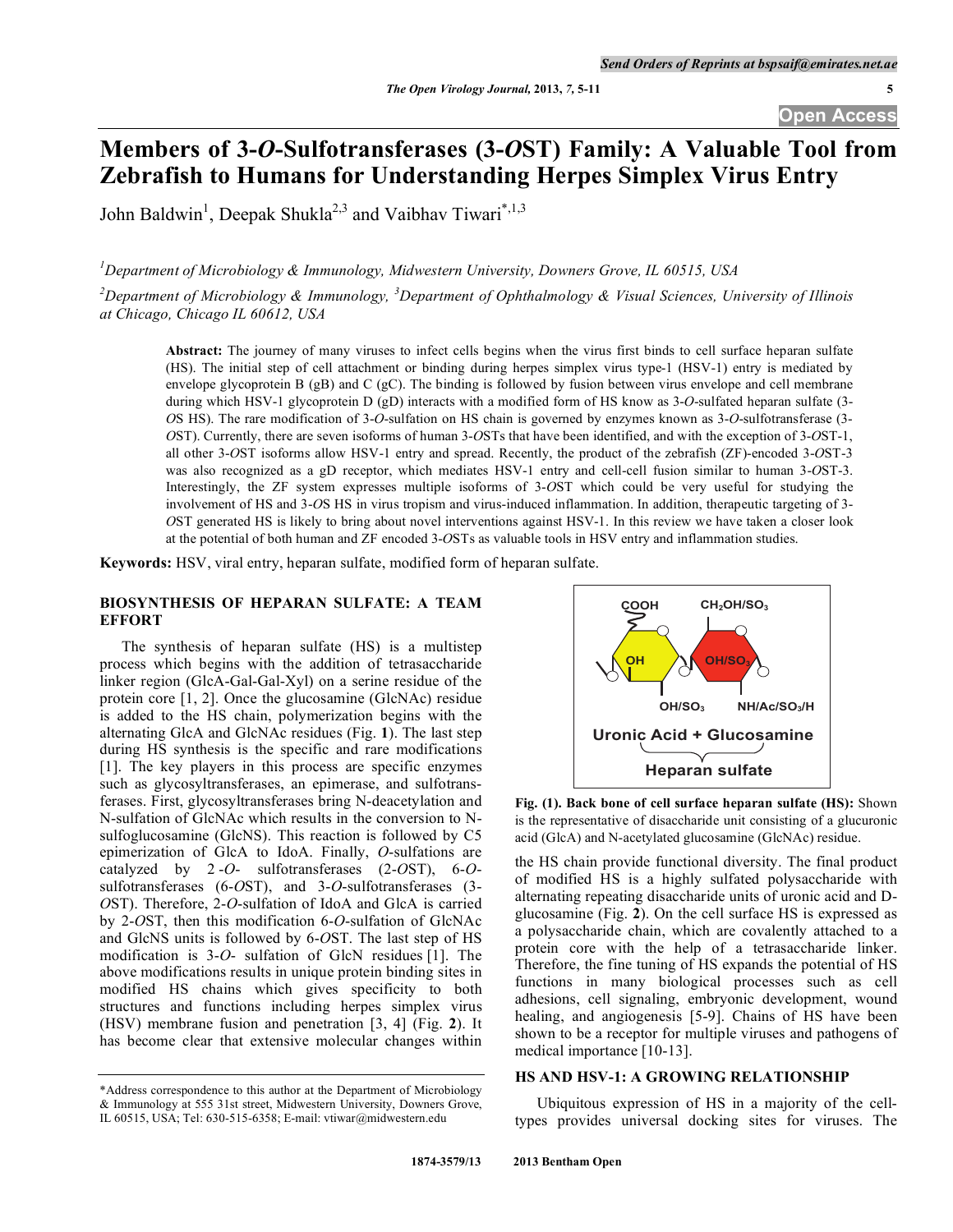presence of a negative charge on the highly sulfated HS allows binding of specific viral proteins carrying positive charged amino acids [14]. Evidence further suggests that specificities within the saccharide sequences generate potentially high affinity sites for viral binding and penetration [3, 4]. In addition, it is becoming increasingly clear that in order to have efficient viral entry and spread, the presence of fine-tuned HS structure is critical. HS is not only a receptor for HSV-1 but many other medically important viruses including human papillopma virus (HPV), human immunodeficiency virus (HIV), Dengue virus and hepatitis C [15-18] viruses.

 HSV-1 is a member of alphaherpesvirus subfamily of herpesviruses [19]. After invading the host cells, the virus establishes latent infection in the peripheral nervous system, which is a hallmark of HSV infection and also a requirement to establish neurotropism. The common symptoms include mucocutaneous lesions that are most apparent around the lip area. Occasionally, the virus can cause ocular infections leading to significant vision loss. More severe lifethreatening symptoms of HSV-1 include encephalitis and meningitis [19]. It is possible that primary infections of HSV-1 may remain asymptomatic; however the continued presence of the virus in the neurons results in recurrent symptomatic infections and associated complications. In any case, interaction of HSV-1 with HS represents a first crucial step in pathogenesis and it may be targeted for controlling the complications associated with the infection.

 During cell entry, HSV-1 exhibits several key features that are common among many enveloped viruses. The most common among them is the fact that viral envelope glycoprotein(s) trigger fusion with the host cell membrane. HSV-1 also uses its envelope glycoproteins to induce fusion. Another common mechanism is endocytosis. It has been suggested that many enveloped viruses can enter *via*  endocytosis, which is also observed with HSV-1. The virus can also enter *via* a phagocytic-like uptake in which receptor-mediated endocytosis mediates viral trafficking [13]. In either situation, the virus-cell interactions *via* HS are critical for successful infection.

 HSV-1 was the first virus demonstrated to exploit cell surface HS during attachment [20]. Since then many pieces of evidence have supported its important role in attachment and entry. For instance, soluble heparin competitively binds to HSV-1 glycoproteins, and therefore inhibits viral binding to host cells [21]. In addition, heparinase treatment to the cells significantly reduces viral binding and HSV-1 infection [20]. Finally, the cells that are defective in HS biosynthesis but not in chondrotin sulfate (CS) biosynthesis show reduced level of infectivity [22, 23]. It has also been demonstrated that spinoculation, a low speed centrifugation enhances HSV-1 binding and infection in a mutant cell line defective in HS biosynthesis [24].

 The initial interaction of virus with a HS chain on the host cell surface is mediated by HSV-1 envelope glycoprotein's B (gB) and /or C (gC) [25], This interaction results in HSV-1 glycoprotein D (gD) interacting with one of its receptors to trigger fusion between host and viral envelope. The fusion requires participation of additional envelope glycoprotein's (gB, gH and gL).

 It has been suggested that HSV-1 glycoprotein C (gC) may further enhance viral binding through HS, but it is not essentially required for cell entry [26]. The mutant viral lacking gC is able to bind and infect a cell. However, the mutant HSV lacking both gB and gC binding is significantly reduced compared to gC deficient virus, and the virus is not able to mediate infection [27, 28]. Further experiments have demonstrated that soluble forms of both gB, and gC or gB and gC proteins isolated from virions can bind heparin and HS [28-30]. In addition, soluble gC is able to inhibit HSV-1



**Fig. (2). Panels A-B showing types of heparan sulfate (HS) on cell surface:** (Panel **A**) plain vanilla-type of unmodified HS and (Panel **B**) modified form of HS. The modified form of HS is represented by 3-*O*-sulfation by 3-*O*ST-2, 3, 4, 5 and 6 isoforms. (Panel **C**): Multiple roles of HS during HSV-1 pathogenesis. This includes initial binding of HSV-1 glycoprotein B (gB) and C (gC) to plain-vanilla-type HS (upper panel), viral cell fusion in which modified from of HS, 3-*O*S HS, interacts with HSV-1 gD to mediate this process (middle panel) and finally both HS and modified HS are involved in viral spread from cell-to-cell in which four HSV-1 glycoprotein's: gB, gD, gH and gL are involved (lower panel).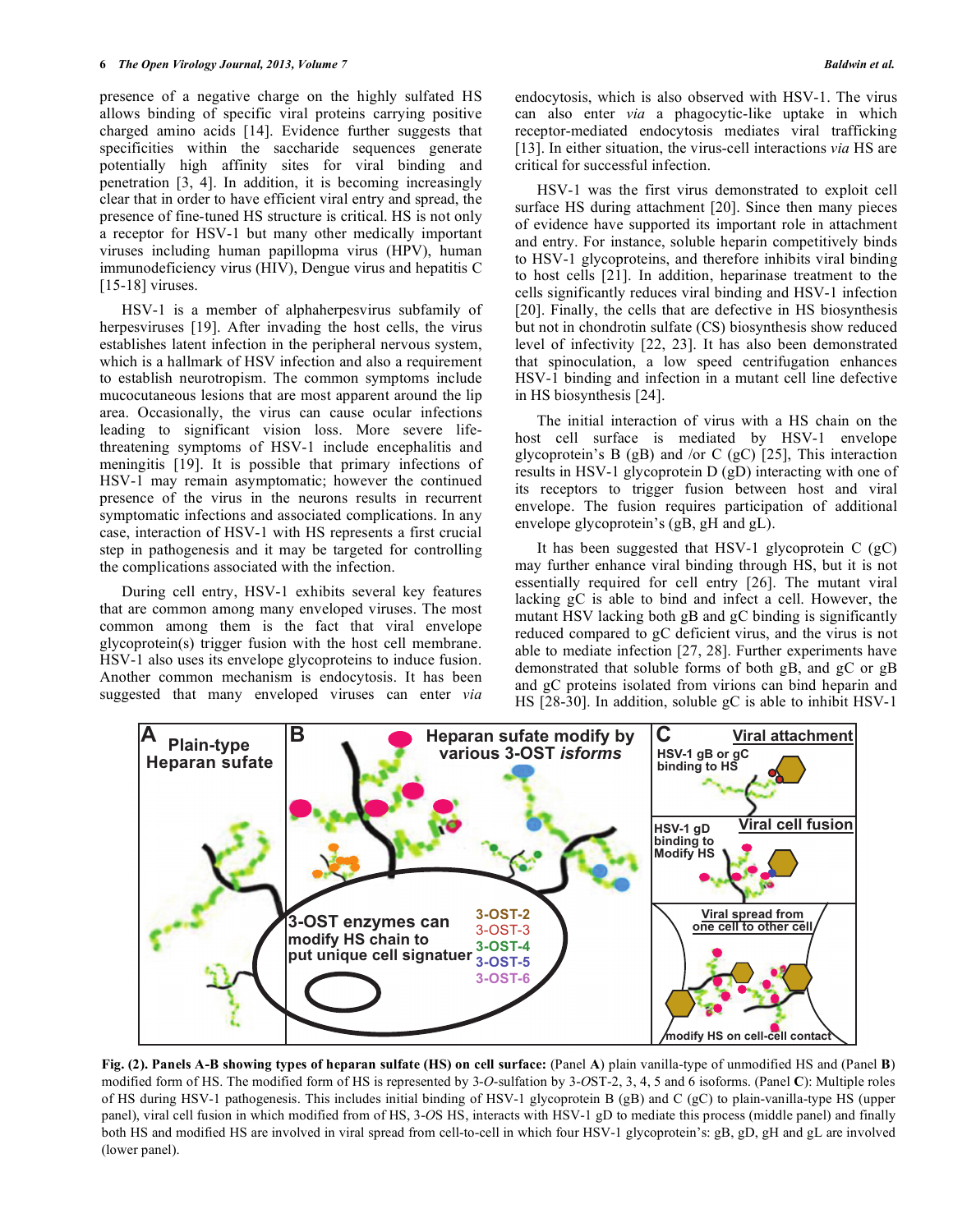binding to cells [28, 31]. The specific amino acid residues in gC involved in HS binding are Arg-143, Arg-145, Arg-147, Thr-150 and Gly-247 [32]. It has been suggested that these arginine residues may interact with 6-*O* and 2-*O*-sulfate regions in HS chain [33]. A study further demonstrates that basic and hydrophobic residues localized in gC (Cyst-127- Cys144) is a critical domain for HS binding [34]. Similarly, in gB a short lysine-rich region has been shown critical for HSV-1 attachment [35], but is not critical for fusion during cell entry. Beside gB and gC, a third glycoprotein D (gD) interacts with three receptors of unrelated families to trigger fusion between host and cell membrane [36]. The gD receptors include nectin-1 and nectin-2, which belong to the immunoglobulin (Ig) superfamily [37], while herpesvirus entry mediator (HVEM) is a TNFR family member [38]. The third gD receptor is a modified form of HS which is also known as 3-*O*-sulfated HS (3-*O*S HS) [3].

## **SIGNATURE OF 3-***O***-SULFATION: MULTIPLE FACES OF HS**

 The specificity of any given HS-protein interaction is determined largely by placement of sulfate groups along the chain's length, which allows HS chains to interact with a wide range of functionally diverse proteins, such as growth factors, cytokines, chemokines, proteases, lipases and celladhesion molecules. The 3-*O*-sulfation of HS accounts for 0.5% of the total sulfation in an HS chain and is the final and relatively rare modification of HS. It is also the one that generates unique HSV-1 gD binding activity within HS [3]. Thus, the order and ring position of sulfate substituents creates distinct oligosaccharide sequences and defines the corresponding biological activities. Members of the family of 3-*O*STs are responsible for the addition of sulfate groups at the 3-*O*H position of glucosamine in HS. These highly homologous enzymes are present as several isoforms expressed from different genes at different levels in various tissues and cells. The 3-*O*STs modify HS late during biosynthesis, and each isoform recognizes as a substrate glucosamine residues in regions of the HS chains having specific, but different prior modifications, including epimerization and sulfations at other positions. Thus, different 3-*O*STs generate different potential protein-binding sites in HS. For example, the 3-*O*ST-1 isoform, but not other isoforms (3-*O*ST-2, 3-*O*ST-3A, and 3-*O*ST-3B), generates antithrombin (AT) binding sites in HS, similarly 3-*O*ST-3 isoforms and not 3-*O*ST-1 isoform can generate HSV-1 gD binding site [39]. It is interesting to mention that a recently discovered isoform, 3-*O*ST-5, can generate both gD receptor and AT binding sites. The modification of 3-*O*-sulfation in HS is mediated by family members of 3-*O*-sulfotransferases (3-*O*STs) [40]. To date there are seven members of the 3- *O*STs: 3-*O*ST-1,-2,-3A, 3B,-4,-5, and 6 [40-43]. The 3-*O*ST-3A and 3-*O*ST-3B are identical in terms of amino acid sequences in sulfotransferase domain and therefore generate similar 3-*O*-sulfated disaccharides [44, 45]. Interestingly, sulfotransferase domain is conserved among all the 3-*O*ST isoforms except N-terminal and a C-terminal [45]. It is the sulfotransferase domain that generates a unique sequence in each 3-*O*ST isoforms [45, 46]. The 3-*O*ST isoforms select specific saccharide sequences around the modification

site [45]. This gives an opportunity to 3-*O*ST to create their own distinct 3-*O*-sulfated motifs. The unique expression pattern of 3-*O*STs in different cells and tissues together with specific functions for each 3-*O*ST isoform make this enzyme a key regulator for diverse HS function

#### **EXPANDING THE POTENTIAL OF 3-***O***S HS IN HSV-1 INFECTION**

 To date all the characterized 3-*O*ST isoforms have been shown to generate products that interact with gD and therefore allow HSV-1 entry except 3-*O*ST-1 isoform [40- 43]. Our group first provided visual evidence for colocalization of 3-*O*S HS and HSV-1 gD during virus fusion process using primary culture of human corneal fibroblasts [47]. In addition, the role of 3-*O*S HS to trigger fusion process, not to anchor HSV-1 to a specific location on the cell surface was confirmed by soluble 3-*O*S HS [42, 48]. A similar result was presented using soluble forms of nectin-1 and nectin-2 to trigger the entry into HSV resistant cells [49]. The fractions of soluble 3-*O*S HS generated by 3-*O*ST-3 were shown to trigger HSV-1 entry into resistant cells similar to soluble nectins [50]. Further evidence for the role of 3-*O*S HS in fusion rather than attachment was demonstrated by using cells that are deficient in glycosaminoglycan (GAG) synthesis. In the experiment GAG cells allowed HSV-1 entry when spinoculated in the presence of 3-*O*S HS [50]. Therefore soluble 3-*O*S HS can trigger both cell-cell fusion and entry [48]. HSV-1 spreads in the host *via* cell-to-cell fusion process. During spread virally infected cells express envelope glycoprotein's required for the fusion. As a result the infected cells bind to an uninfected neighboring cell which leads to the formation of large multinucleated giant cells or syncytia. 3-*O*S HS generated by 3-*O*ST-1 cannot trigger entry or cell-to-cell fusion but soluble 3-*O*S HS generated by 3-*O*ST-3 results in cell-to-cell fusion. The example of 3-*O*ST-3 mediated cell-to-cell fusion is observed during co-culture of infected human corneal fibroblasts with uninfected corneal fibroblasts or during HSV-1 glycoprotein induced cell-to-cell fusion with primary cultures of human corneal fibroblasts [47]. It has been shown that expression of 3-*O*S HS is required for syncytia formation in human corneal fibroblasts, furthermore recent studies demonstrate that unmodified HS is not required for cell-to-cell fusion to occur [51]. In addition, studies have been done to identify the regions involved in 3-*O*S HS-gD binding [52]. It has been postulated that there are two possible 3-*O*S HS binding sites on gD after evaluating the crystal structure of the HSV-1 gD-HVEM [52]. It has been suggested that one region with a positively charged deep surface pocket and one region with the flat surface with numerous amino acid residues are involved in binding steps. The interaction between HSV-1 gD and 3-*O*S HS is an electrostatic interaction involving positively charged amino acid residues from gD and the negatively charged sulfate groups from 3-*O*S HS. A demonstration of an octasaacharide developed from HS modified *via* 3-*O*ST-3 was shown to bind HSV-1 gD [53]. The mutations in amino acid Nterminal region of the gD that had a negative impact on its ability to interact with 3-*O*S HS are consistent with the proposed 3-*O*S HS gD binding sites [54].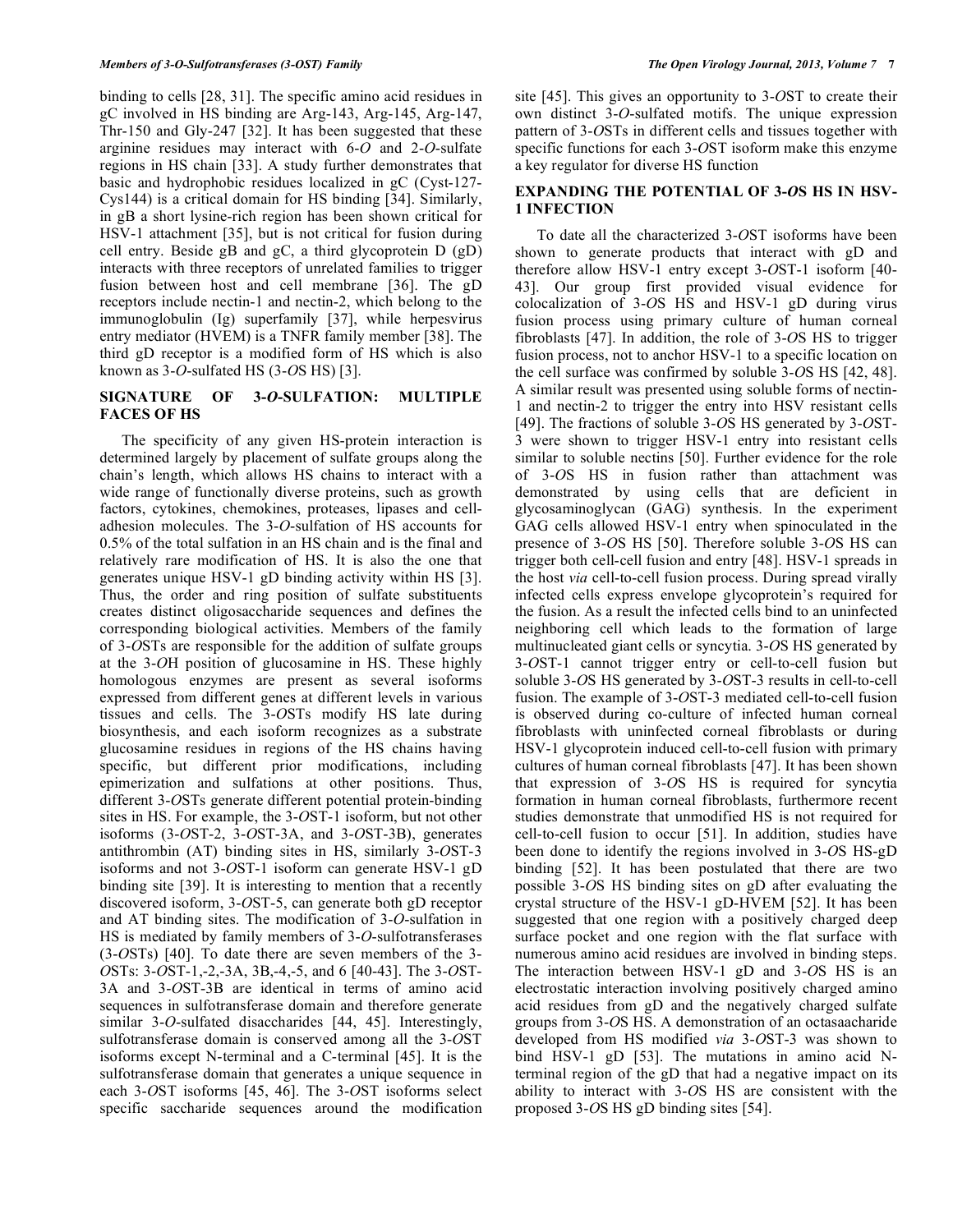#### **ZEBRAFISH: AN EMERGING MODEL TO STUDY HOST-PATHOGEN INTERACTION AND INFLAMMATION**

 In recent years, the Zebrafish (ZF) has become a favorite model organism for biologists studying developmental processes in vertebrates. Its rapid embryonic development, the transparency of its embryos, the large number of offspring together with several other advantages make it ideal for discovering and understanding the genes that regulate embryonic development as well as the physiology of the adult organism. These characteristics are now exploited by researchers to understand host-pathogen interaction at the level of inflammation and innate immune response to infectious disease and, accordingly, there is a growing literature on the use of ZF to model viral disease including HSV [55-60]. While the study of disease processes in the ZF is a powerful tool in its own right, the development of zebrafish models of viral entry and spread is also a first step for their use in screening of inhibitors against HSV. ZF's competitive advantage over other model systems is optical clarity in a vertebrate embryo amenable to large-scale screening, receptor-specific and small viral entry inhibitor molecules. Therefore, the transparency of ZF embryos and early larvae permits observations to be made *in vivo* on intact animals, whereas similar procedures in rodents would require surgery or other invasive monitoring techniques. A further advantage of using ZF assays over traditional mammalian models is the short duration of such assays. For example, screens for compounds that are effective in blocking viral entry/replication/egress can be performed in intact ZF in one week [61]. By comparison, in rodents, the assays for viral entry/replication will take a period between 3-5 weeks and the fate of the inhibitor could not be examined in the real-time.

#### **MULTIPLE ISOFORMS OF 3-***O***S HS IN ZEBRAFISH: A NEW TOOL TO UNDERSTAND VIRUS-CELL INTERACTION**

Recently, the expression pattern of multiple isoforms of 3- *O*STs and their significance was reported in ZF [62-66]. Cadwallader and Yost (2006) reported *in vivo* characterization of eight 3-*O*ST family members in ZF with seven genes showing homology to known 3-*O*ST genes in mouse and humans [62]. Interestingly, two ZF genes, 3- *O*ST-3X and 3-*O*ST-3Z, were found highly similar to human 3-*O*ST-3A and 3-*O*ST-3B respectively. They are likely the true homologs since their catalytic domains are near 100% identical. Such a high degree of conservation points to highly conserved functions as well. In addition, it was noted that members of ZF 3-*O*ST family share at least 63% similarity within the catalytic domain to the corresponding human isoform, with the exception of ZF 3-*O*ST-5, which showed only 53% similarity to human 3-*O*ST-5. In terms of ZF 3- *O*ST expression, most family members showed extensive brain expression which was restricted to very specific brain subdivisions. For instance, ZF 3-*O*ST-2 was expressed in developing brain, otic vesicle, and olfactory areas during early ZF development, while 3-*O*ST-3X was observed in neural tube and lateral plate mesoderm [67]. Similarly, ZF 3- *O*ST-6 was expressed at high level in hindbrain with no expression in spinal cord region [68]. Interestingly, structural and cell adhesion properties of ZF HS bearing syndecan

proteins were reported to be shared with higher vertebrates [64]. The diversity in the expression of 3-*O*ST family members in a ZF system provided us an opportunity to examine the role of ZF 3-*O*ST-3 in terms of HSV-1 entry. Using CHO-K1 cells that lack endogenous 3-*O*-sulfation, we demonstrated the role of ZF 3-*O*ST-3 in HSV-1 entry and spread. More direct and visual evidence for HSV-1 entry was demonstrated by using green fluorescent protein (GFP) tagged HSV-1 (K26GFP) virions infecting ZF 3-*O*ST-3 expressing CHO-K1 cells [69].

 Further studies with the characterization of all other members of ZF 3-*O*ST for HSV infection is needed to rule out their role in HSV tropism and gD binding. For example, those ZF 3-*O*ST members, 3-*O*ST-3Z, 3-*O*ST-4 and 3-*O*ST-6, that are highly expressed in eye could contribute during HSV-1 infection in the eye as reported for human 3-*O*ST-3 isoform during ocular HSV infection [70]. Because ZF 3- *O*STs are widely expressed in brain and HSV is a neurotropic virus, they are likely to be very important for neuro-pathologies associated with HSV infection. Therefore, use of ZF embryo model to understand *in-vivo* significance of 3-*O*S HS and its interaction with gD during HSV-1 entry/spread is innovative and further enhances our ability to understand the critical regions of HS and modified HS involved in HSV pathogenesis. The current murine and rabbit models used to study HSV infection suffer from the limitation of tracking viral trafficking (entry and spread) in real-time. The "optical clarity" in ZF embryos along with the expression of HS and 3-*O*S HS moieties in the ZF provides an excellent opportunity to study real time events during HSV entry and spread in relation to receptor usage. Furthermore, the advantage of using a ZF model is to test 3- *O*ST isoform receptor-specific inhibitors in short duration of time, which again is not possible with present murine and rabbit models against HSV infection. For instance, HSV-1 entry inhibitors generated against HS and 3-*O*ST modified HS by our group [73, 74] may also turn useful to study HSV-1 induced pathological damages especially during ocular corneal infection or neuronal damages along with recurrent infections in ZF model because HS and 3-*O*S HS have been widely implicated for their role in assisting HSV-1 entry and spread in both ocular and neuronal cells [70, 73].

### **CONCLUSION**

 In conclusion, significant new information generated in the past decade strongly implicates a wider role for HS and modified form of HS (3-*O* sulfated HS; 3-*O*S HS) during HSV-1 entry into cells (Table **1**). Using both *in vitro* cell culture and *in vivo* model system, our previous studies have highlighted the role of 3-*O*ST-3 modified HS during HSV-1 entry and spread [70, 73]. Although 3-*O*ST modified forms of HS are widely expressed in human cells and tissues (Table **2**), however some forms of 3-*O*STs such as 3-*O*ST-2 and 3- *O*ST-4 are exclusively expressed in human (Table **2**) and ZF brain [62] which opens an important questions regarding the role of 3-*O*ST receptors in HSV-1 neurotropism.

 Our ability to understand the structural features of HS required for viral infection is hampered due to complex nature of HS structure. However, recent expanding roles of HS and 3-*O* sulfated HS and its association with viral fusion mechanism in primary cultures of human corneal fibroblasts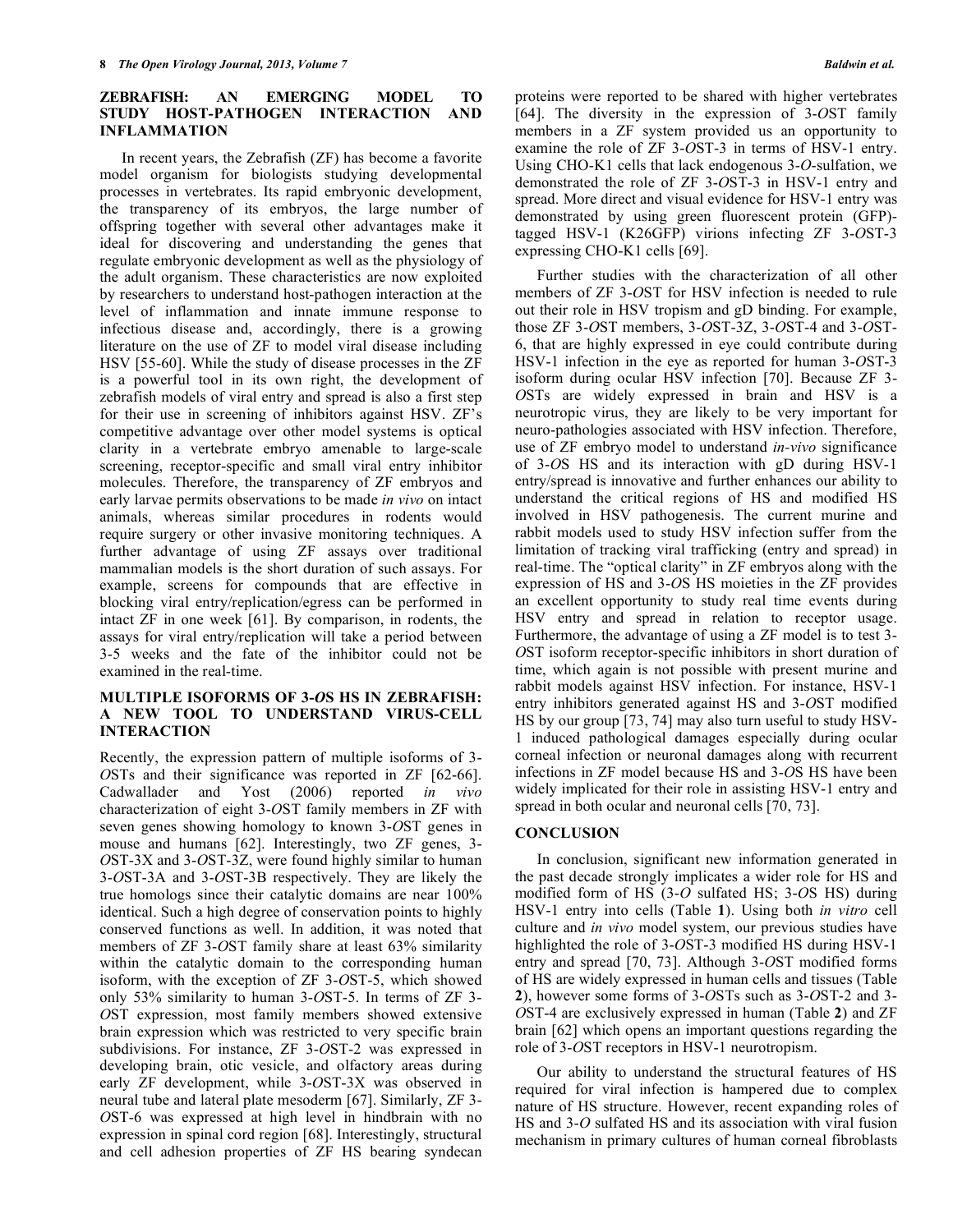| <b>Isoforms</b> | <b>Sulfated Residue</b> | Upstream Uronic acid  | <b>Tissue Distribution</b>                      | <b>Known Function(s)</b> |
|-----------------|-------------------------|-----------------------|-------------------------------------------------|--------------------------|
| $3-OST-1$       | <b>GleNS</b>            | GleUA                 | Heart, brain, lung, kidney                      | AT binding               |
| $3-OST-2$       | <b>GleNS</b>            | IdoUA 2S/GlcA 2S      | Brain                                           | HSV-1 entry              |
| $3-OST-3A$      | <b>GleNS</b>            | IdoUA 2S              | Heart, placenta, lung, liver, kidney            | HSV-1 entry              |
| $3-OST-3B$      | <b>GleNS</b>            | IdoUA 2S              | Heart, brain, placenta, liver, kidney, pancreas | HSV-1 entry              |
| $3-OST-4$       | Unknown                 | Unknown               | Brain                                           | HSV-1 entry              |
| $3-OST-5$       | <b>GlcNS</b>            | <b>IdoUA 2S/GleUA</b> | Skeletal muscle, fetal brain                    | HSV-1 entry, AT binding  |
| $3-OST-6$       | <b>GleNS</b>            | IdoUA 2S              | Kidney, liver                                   | HSV-1 entry              |

#### **Table 1. The Heparan Sulfate D-Glucosaminyl 3-***O***-Sulfotransferases (3-***O***STs): Tissue Distribution and Functions**

**Abbreviations**: GlcNS: N-acetlyglucosamine; GlcUA: Glucornic acid; IdoUA: Iduronic acid; AT: antithrombin.

#### **Table 2. Development on the Role of Heparan Sulfate (HS) and Modified HS in HSV-1 Entry**

| Year | Chronological Development on the Role of HSPGs (Heparan Sulfate Proteoglycans) in HSV-1 Entry and Spread |  |  |
|------|----------------------------------------------------------------------------------------------------------|--|--|
| 1992 | HSV-1 uses cell surface HS for cell binding/attachment [23]                                              |  |  |
| 1999 | 3-OST-3 modifications of HS generates HSV-1 gD receptor [3]                                              |  |  |
| 2002 | 3-OST-5 modified HS allows HSV-1 entry and spread [40]                                                   |  |  |
| 2004 | 3-OST-6 modified HS is a receptor for HSV-1 entry and spread [43]                                        |  |  |
| 2005 | 3-OST-4 modified HS is a receptor for HSV-1 entry and spread [42]                                        |  |  |
| 2005 | 3-OST-2 modified HS is a receptor for HSV-1 entry and spread [42]                                        |  |  |
| 2006 | Clinical significance of 3-OST-3 in HSV-1 infection to human corneal fibroblasts [70]                    |  |  |
| 2006 | Role of HS in HSV-1 surfing on filopodia [71]                                                            |  |  |
| 2010 | Role of syndecans in HSV-1 infection [72]                                                                |  |  |
| 2011 | Zebrafish encoded 3-OST-3 also function as HSV-1 entry receptor [69]                                     |  |  |
| 2011 | In vivo significance of 3-OST-3 receptor during corneal HSV-1 infection [73]                             |  |  |
| 2012 | Role of anti-3-OS HS peptides targeting HSV-2 entry [74]                                                 |  |  |

during entry and spread, viral surfing on filopodia during entry and *in vivo* significance during corneal HSV-1 infection has laid a strong new possibility that specificity within HS chains may be crucial for its function as a pathogen receptor [71, 72-74]. More structure-function analysis of 3-*O*ST isoforms will be needed to properly understand the true significance of HS and 3-*O*S HS in the entry process. Since HS and 3-*O*S HS are associated with many aspects of HSV-1 infection [4, 13], molecules that interfere with HS and 3-*O*S HS have considerable potential as novel anti-HSV agents. In this regard our group has generated phage display derived anti-HS and anti-3-*O*S HS peptides that showed promising results both *in vitro* and *in vivo* model of HSV infections [73-74]. In parallel, ZF is already emerging as an important tool to study inflammation and innate immune response against infectious diseases [60]. One recent report highlights the usage of ZF as a potential model organism for drug testing against hepatitis C virus [75]. Therefore, significant future work will be needed to establish the critical structure-function understanding of HS generated by ZF and human forms of 3-*O*STs that not only allows HSV-1 entry and spread but also plays potentially significant roles in cells and tissue damage *via* inflammation.

## **CONFLICT OF INTEREST**

 The authors confirm that this article content has no conflicts of interest.

#### **ACKNOWLEDGEMENTS**

 The work presented in this review article was supported from NIH grants to DS (AI057860, AI081869) and VT (NIH 1R15 AI 088429-01A1). JB was supported by Midwestern University (Downers Grove, IL) sponsored Kenneth A. Suarez Summer Research Fellowship (10-2014-8172).

#### **REFERENCES**

- [1] Esko JD, Lindahl U. Molecular diversity of heparan sulfate. J Clin Invest 2001; 108 (2): 169-73.
- [2] Lindahl U, Kusche-Gullberg M, Kjellén L. Regulated diversity of heparan sulfate. J Biol Chem 1998; 273 (39): 24979-82.
- [3] Shukla D, Liu J, Blaiklock P, *et al*. A novel role for 3-O-sulfated heparan sulfate in herpes simplex virus 1 entry. Cell 1999; 99 (1): 13-22.
- [4] Shukla D, Spear PG. Herpesviruses and heparan sulfate: an intimate relationship in aid of viral entry. J Clin Invest 2001; 108(4): 503-10.
- [5] Iozzo RV, San Antonio JD. Heparan sulfate proteoglycans: heavy hitters in the angiogenesis arena. J Clin Invest 2001; 108(3): 349-55.
- [6] Capila I, Linhardt RJ. Heparin-protein interactions. Angew Chem Int Ed Engl 2002; 41(3): 391-412.
- [7] Stringer SE. The role of heparan sulphate proteoglycans in angiogenesis. Biochem Soc Trans 2006; 34(Pt 3): 451-3.
- [8] Parish CR. The role of heparan sulphate in inflammation. Nature Rev Immunol 2006; 6: 633-43.
- [9] Gorsi B, Stringer SE. Tinkering with heparan sulfate sulfation to steer development. Trends Cell Biol 2007; 17(4): 173-7.
- [10] Liu J, Thorp SC. Cell surface heparan sulfate and its roles in assisting viral infections. Med Res Rev 2002; 22(1): 1-25.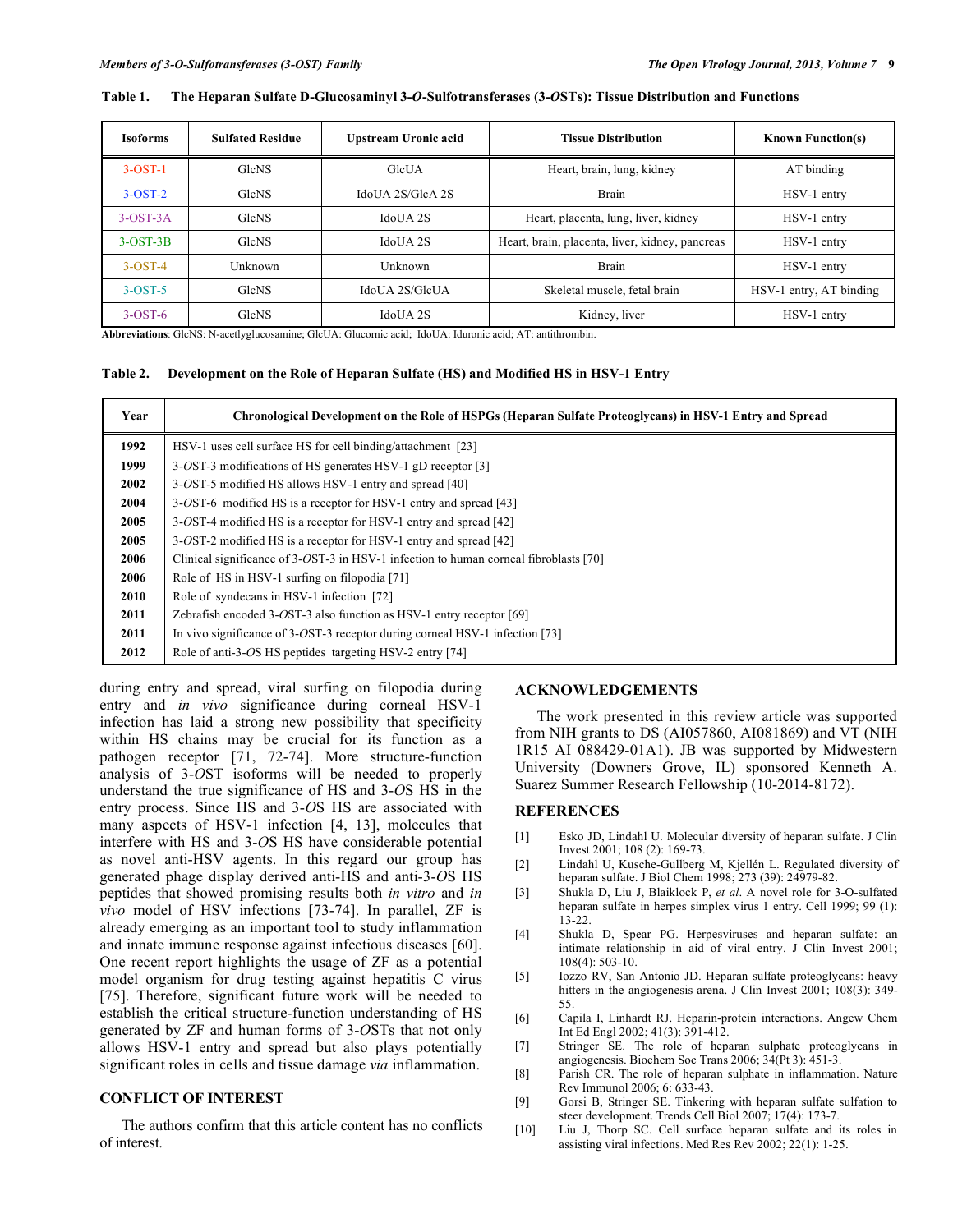- [11] O'Donnell CD, Shukla D. The Importance of Heparan Sulfate in Herpesvirus Infection. Virol Sin 2008; 23(6): 383-93.
- [12] Aquino RS, Lee ES, Park PW. Diverse functions of glycosaminoglycans in infectious diseases. Prog Mol Biol Transl Sci 2010; 93: 373-94.
- [13] Tiwari V, Maus E, Sigar IM, Ramsey KH, Shukla D. 2012. Role of heparan sulfate in sexually transmitted infections. Glycobiology 2012. [Epub ahead of print].
- [14] Trybala E, Liljeqvist JA, Svennerholm B, *et al*. Herpes simplex virus types 1 and 2 differ in their interaction with heparan sulfate. J Virol 2000; 74 (19): 9106-14.
- [15] Barth H, Schafer C, Adah MI, *et al*. Cellular binding of hepatitis C virus envelope glycoprotein E2 requires cell surface heparan sulfate. J Biol Chem 2003; 278 (42): 41003-12.
- [16] Chen Y, Maguire T, Hileman RE, *et al*. Dengue virus infectivity depends on envelope protein binding to target cell heparan sulfate. Nat Med 1997; 3 (8): 866-71.
- [17] Giroglou T, Florin L, Schafer F, *et al*. Human papillomavirus infection requires cell surface heparan sulfate. J Virol 2001; 75 (3): 1565-70.
- [18] Tyagi M, Rusnati M, Presta M, *et al*. Internalization of HIV-1 Tat requires cell surface heparan sulfate proteoglycans. J Biol Chem 2001; 276 (5): 3254-61.
- [19] Corey L, Spear PG. Infections with herpes simplex viruses. N Engl J Med 1986; 314 (11): 686-91.
- [20] WuDunn D, Spear PG. Initial interaction of herpes simplex virus with cells is binding to heparan sulphate. J Virol 1989; 63(1): 52-58.
- [21] Nahmias AJ, Kibrick S. Inhibitory effect of heparin on herpes simplex virus. J Bacteriol 1964; 87(5): 1060-66.
- [22] Gruenheid S, Gatzke L, Meadows H, *et al*. Herpes simplex virus infection and propagation in a mouse L cell mutant lacking heparan sulfate proteoglycans. J Virol 1993; 67(1): 93-100.
- [23] Shieh MT, WuDunn D, Montgomery RI, *et al*. Cell surface receptors for herpes simplex virus are heparan sulphate proteoglycans. J Cell Biol 1992; 116(5): 1273-81.
- [24] Scanlan PM, Tiwari V, Bommireddy S, *et al*. Spinoculation of heparan sulfate deficient cells enhances HSV-1 entry, but does not abolish the need for essential glycoproteins in viral fusion. J Virol Methods 2005; 128(1-2): 104-12.
- [25] Spear PG, Shieh MT, Herold BC, *et al*. Heparan sulfate glycosaminoglycans as primary cell surface receptors for herpes simplex virus. Adv Exp Med Biol 1992; 313: 341-53.
- [26] Spear PG, Longnecker R. Herpesvirus entry: an update. J Virol 2003; 77 (19): 10179-85.
- [27] Herold BC, Visalli RJ, Susmarski N, *et al*. Glycoprotein Cindependent binding of herpes simplex virus to cells requires cell surface heparan sulphate and glycoprotein B. J Gen Virol 1994; 75(Pt 6): 1211-22.
- [28] Herold BC, WuDunn D, Soltys N, *et al*. Glycoprotein C of herpes simplex virus type 1 plays a principal role in the adsorption of virus to cells and in infectivity. J Virol 1991; 65(3): 1090-98.
- [29] Tal-Singer R, Peng C, Ponce De Leon M, *et al*. Interaction of herpes simplex virus glycoprotein gC with mammalian cell surface molecules. J Virol 1995; 69(7): 4471-83.
- [30] Trybala E, Liljeqvist JA, Svennerholm B, *et al*. Herpes simplex virus types 1 and 2 differ in their interaction with heparan sulfate. J Virol 2000; 74(19): 9106-14.
- [31] Svennerholm B, Jeansson S, Vahlne A, *et al*. Involvement of glycoprotein C (gC) in adsorption of herpes simplex virus type 1 (HSV-1) to the cell. Arch Virol 1991; 120(3-4): 273-9.
- [32] Trybala E, Bergstrom T, Svennerholm B, *et al*. Localization of a functional site on herpes simplex virus type 1 glycoprotein C involved in binding to cell surface heparan sulphate. J Gen Virol 1994; 75(Pt 4): 743-52.
- [33] Feyzi E, Trybala E, Bergstrom T, *et al*. Structural requirement of heparan sulphate for interaction with herpes simplex virus type 1 virions and isolated glycoprotein C. J Biol Chem 1997; 272(40): 24850-7.
- [34] Mardberg K, Trybala E, Glorioso JC, *et al*. Mutational analysis of the major heparan sulfate-binding domain of herpes simplex virus type 1 glycoprotein C. J Gen Virol 2001; 82(Pt 8): 1941-50.
- [35] Laquerre S, Argnani R, Anderson DB, *et al*. Heparan sulfate proteoglycan binding by herpes simplex virus type 1 glycoproteins B and C, which differ in their contributions to virus attachment, penetration, and cell-to-cell spread. J Virol 1998; 72(7): 6119-30.
- [36] Campadelli-Fiume G, Cocchi F, Menotti L, *et al*. The novel receptors that mediate the entry of herpes simplex viruses and animal alphaherpesviruses into cells. Rev Med Virol 2000; 10(5): 305-19.
- [37] Geraghty RJ, Krummenacher C, Cohen GH, *et al*. Entry of alphaherpesviruses mediated by poliovirus receptor-related protein 1 and poliovirus receptor. Science 1998; 280(5369): 1618-20.
- [38] Montgomery RI, Warner MS, Lum BJ, *et al*. Herpes simplex virus-1 entry into cells mediated by a novel member of the TNF/NGF receptor family. Cell 1996; 87(3): 427-36.
- [39] O'Donnell CD, Shukla D. A novel function of heparan sulfate in the regulation of cell-cell fusion. J Biol Chem 2009; 284(43): 29654-65.
- [40] Xia G, Chen J, Tiwari V, *et al*. Heparan sulfate 3-Osulfotransferase isoform 5 generates both an anti-thrombin-binding site and an entry receptor for herpes simplex virus, type 1. J Biol Chem 2002; 277(40): 37912-19.
- [41] O'Donnell CD, Tiwari V, Oh MJ, *et al*. A role for heparan sulfate 3-O sulfotransferase isoform 2 in herpes simplex virus type 1 entry and spread. Virology 2006; 346(2): 452-9.
- [42] Tiwari V, O'Donnell CD, Oh MJ, *et al*. A role for 3-Osulfotransferase isoform-4 in assisting HSV-1 entry and spread. Biochem Biophys Res Commun 2005; 338(2): 930-7.
- [43] Xu D, Tiwari V, Xia G, *et al*. Characterization of heparan sulphate 3-O sulphotransferase isoform 6 and its role in assisting the entry of herpes simplex virus type 1. Biochem J 2005; 385(Pt 2): 451-9.
- [44] Liu J, Shworak NW, Sinay P, *et al*. Expression of heparan sulphate D glucosaminyl 3-O sulphotransferase isoforms reveals novel substrate specificities. J Biol Chem 1999; 274(8): 5185-92.
- [45] Shworak NW, Liu J, Petros LM, *et al*. Multiple isoforms of heparan sulfate D glucosaminyl 3-O-sulfotransferase. Isolation, characterization, and expression of human cDNAs and identification of distinct genomic loci. J Biol Chem 1999; 274(8): 5170-84.
- [46] Yabe T, Shukla D, Spear PG, *et al*. Portable sulphotransferase domain determines sequence specificity of heparan sulphate 3-Osulphotransferases. Biochem J 2001; 359(Pt 1): 235-41.
- [47] Tiwari V, ten Dam GB, Yue BY, *et al*. Role of 3-O-sulfated heparan sulfate in virus-induced polykaryocyte formation. FEBS Lett 2007; 581(2-3): 4468-72.
- [48] Tiwari V, Clement C, Duncan MB, *et al*. A role for 3-O-sulphated heparan sulphate in cell fusion induced by herpes simplex virus type 1. J Gen Virol 2004; 85(Pt 4): 805-9.
- [49] Kwon H, Bai Q, Baek HJ, *et al*. Soluble V domain of Nectin-1/HveC enables entry of herpes simplex virus type 1 (HSV-1) into HSV-resistant cells by binding to viral glycoprotein D. J Virol 2006; 80(1): 138-48.
- [50] Tiwari V, O'Donnell C, Copeland RJ, *et al*. Soluble 3-O-sulfated heparan sulfate can trigger herpes simplex virus type 1 entry into resistant Chinese hamster ovary (CHO-K1) cells. J Gen Virol 2007; 88: 1075-9.
- [51] Pertel PE, Fridberg A, Parish ML, *et al*. Cell fusion induced by herpes simplex virus glycoproteins gB, gD, and gH-gL requires a gD receptor but not necessarily heparan sulfate. Virology 2001; 279(1): 313-24.
- [52] Carfi A, Willis SH, Whitbeck JC, *et al*. Herpes simplex virus glycoprotein D bound to the human receptor HveA. Mol Cell 2001; 8(1): 169-79.
- [53] Liu J, Shriver Z, Pope RM, *et al*. Characterization of a heparan sulphate octasaccharide that binds to herpes simplex viral type 1 glycoprotein D. J Biol Chem 2002; 277(36): 33456-67.
- [54] Yoon M, Zago A, Shukla D, *et al*. Mutations in the N-termini of herpes simplex virus type 1 and 2 gDs alter functional interactions with the entry/fusion receptors HVEM, Nectin-2, and 3-Osulphated heparan sulphate but not with Nectin-1. J Virol 2003; 77(17): 9221-31.
- [55] Burgos, J.S., Ripoll-Gomez, *et al*.Zebrafish as a new model for herpes simplex virus type 1 infection. Zebrafish 2008; 5: 323-33.
- [56] Liu, X., and Collodi, P. Novel form of fibronectin from zebrafish mediates infectious hematopoietic necrosis virus infection. J Virol 2002; 76: 492-98.
- [57] Phelan, P.E., Pressley, *et al*. Characterization of snakehead rhadbovirus infection in zebrafish (*Danio rerio*). J Virol 2005; 79: 1842-52.